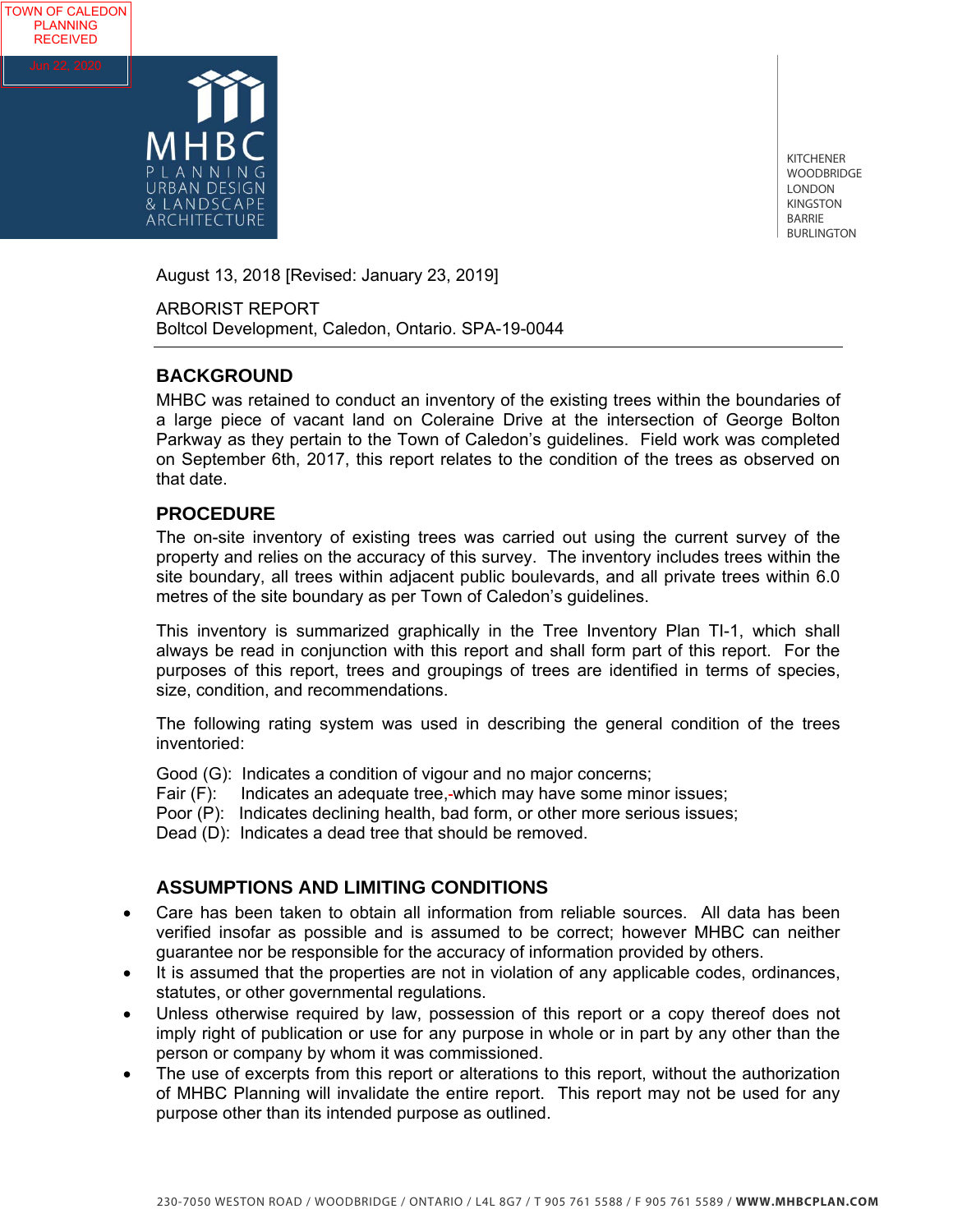- Unless expressed otherwise: 1) information contained in this report covers only those items that were examined and reflect the condition of those items at the time of inspection; and 2) the inspection is limited to visual examination or accessible items without dissection, excavation, probing, or coring. There is no warranty or guarantee, expressed or implied, that problems or deficiencies in the plants inventoried may not arise in the future.
- The determination of ownership of any subject tree(s) is the responsibility of the owner and any civil or common-law issues, which may exist between property owners with respect to trees, must be resolved by the owner. The recommendation to remove or maintain any tree(s) does not grant authority to encroach in any manner onto adjacent private properties.

# **SUMMARY OF TREES INVENTORIED**

The following table summarizes the on-site trees. The trees shown with a tone are recommended for removal due to conflicts with the proposed works.

| <b>Tree</b><br>No. | <b>Common Name</b> | <b>Botanical Name</b> | <b>DBH</b><br>(CM) | Cond. | <b>Comments</b> | <b>Recommendation</b> |
|--------------------|--------------------|-----------------------|--------------------|-------|-----------------|-----------------------|
| $\mathbf{1}$       | Common             | <b>Rhamnus</b>        | $5 - 10$           | F     |                 | Remove                |
|                    | Buckthorn          | cathartica            |                    |       | Multi-stem      |                       |
| $\overline{2}$     | Crabapple          | Malus sp.             | 20,15              | F/P   | 2 stem          | Remove                |
| 3                  | Hawthorn           | Crataegus sp.         | $15 - 20$          | F     | Multi-stem      | Remove                |
| $\overline{4}$     | Hawthorn           | Crataegus sp.         | $15 - 20$          | F     | Multi-stem      | Remove                |
| 5                  | Hawthorn           | Crataegus sp.         | $15 - 20$          | F     | Multi-stem      | Remove                |

Tree Inventory Notes

Group Tree Inventory Notes

| <b>Tree</b><br>No. | Common<br><b>Name</b>      | <b>Botanical</b><br><b>Name</b> | <b>DBH</b><br>(CM) | Cond. | <b>Comments</b>                                                                                                                                                                         | <b>Recommendation</b> |
|--------------------|----------------------------|---------------------------------|--------------------|-------|-----------------------------------------------------------------------------------------------------------------------------------------------------------------------------------------|-----------------------|
| A                  | Common<br><b>Buckthorn</b> | <b>Rhamnus</b><br>cathartica    | $0 - 14$           | F     | Buckthorn trees are scattered far<br>and few between in a lowland<br>swamp area. Swamp is located<br>along property line edge. Contains<br>some small standing dead<br>deciduous trees. | Remove                |
| B                  | Common<br><b>Buckthorn</b> | Rhamnus<br>cathartica           | $0 - 14$           | E     | Buckthorn trees are scattered far<br>and few between in a lowland<br>swamp area. Swamp is located<br>along property line edge. Contains<br>some small standing dead<br>deciduous trees. | Retain                |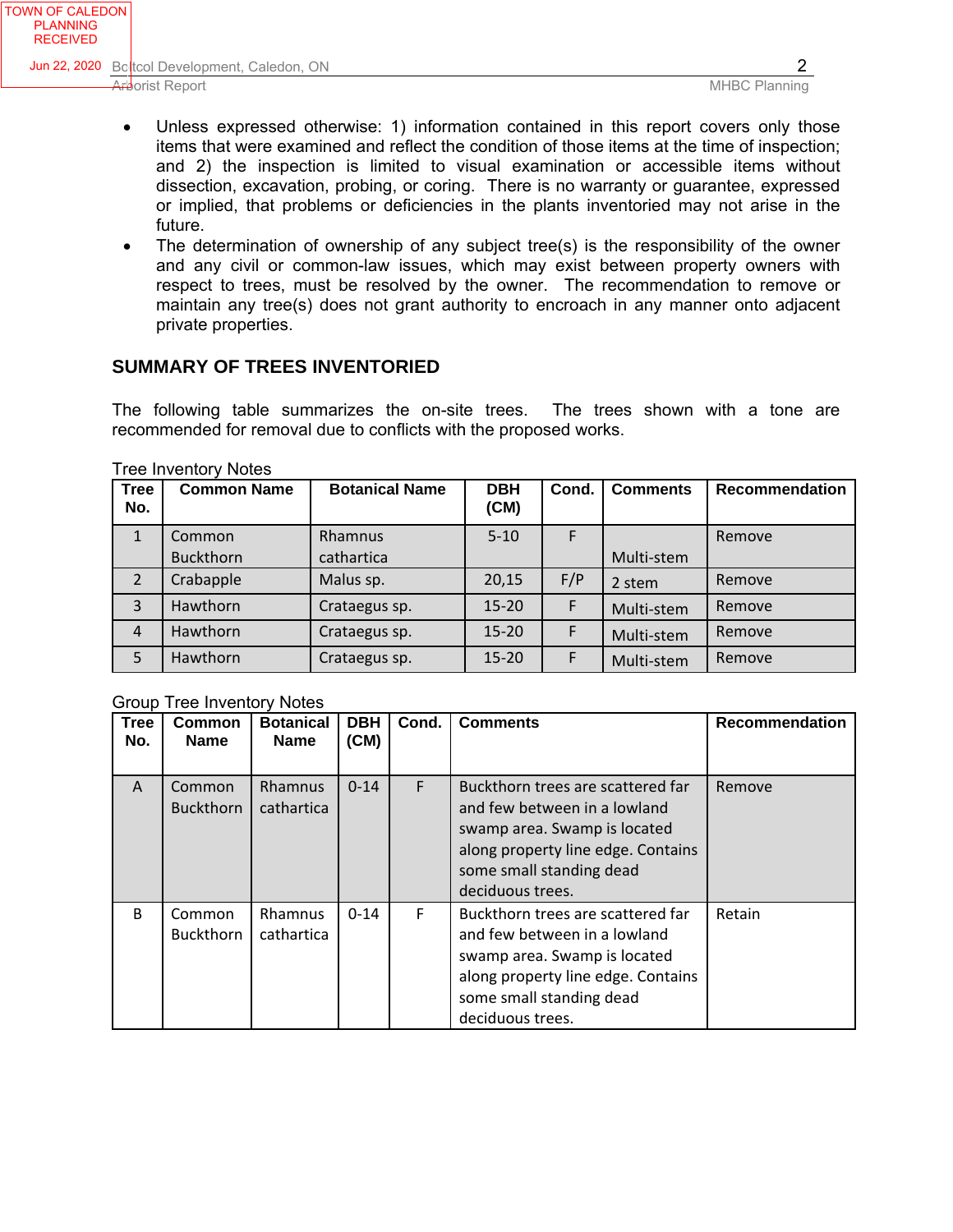# **TREE PROTECTION RECOMMENDATIONS**

The following standards shall apply to any trees that are identified to be retained. Where the municipality enforces its own standards, those of the governing municipality shall supersede the recommendations contained herein. In all other instances, the following recommendations shall be treated as minimum standards for tree protection and retention.

# **1.0 ESTABLISH A TREE PROTECTION ZONE**

The purpose of the tree protection zone is to prevent root damage, soil compaction and soil contamination during construction activities. Workers and machinery shall not disturb the tree protection zone in any way. In order to prevent access, the following recommendations are offered.

- Install tree protection hoarding as per detail 2 / TI-1.
- Allow no fill, equipment, supplies, or waste within the tree protection zone.
- Maintain the tree protection hoarding in good condition for the duration of construction.
- Tree protection hoarding is not to be removed until all construction activities have been completed.

## **2.0 ROOT PRUNING**

Where possible, hand dig areas closest to each tree to prevent any unnecessary tearing or pulling of roots. Removal of roots that are greater than 2.5 centimetres in diameter or roots that are injured or diseased should be performed as follows:

- Preserve the root bark ridge (similar in structure to the branch bark ridge). Directional Root Pruning (DRP) is the recommended technique and should be employed during hand excavation around tree roots. Roots are similar to branches in their response to pruning practices. With DRP, objectionable and severely injured roots are properly cut to a lateral root that is growing downward or in a favorable direction.
- All roots needing to be pruned or removed shall be cut cleanly with sharp hand tools, by a Certified Arborist.
- No wound dressings or pruning paint shall be used to cover the ends of each cut.
- All roots requiring pruning shall be cut using any of the following tools: Large or small loppers, Hand pruners, Small hand saws, Woundscribers
- Avoid prolonged exposure of tree roots during construction keep exposed roots moist and dampened with mulching materials, irrigation or wrap in burlap if exposed for longer than 4 hours.

## **3.0 FERTILIZATION AND IRRIGATION**

The following measures are recommended:

- Aeration and deep root fertilize to ensure that all trees receive the appropriate nutrients for healthy growth.
- Fertilizer must be a low nitrogen formula such as *5-30-30* to promote root growth rather than shoot growth.
- If construction occurs during July and / or August, roots must be irrigated during conditions of drought.